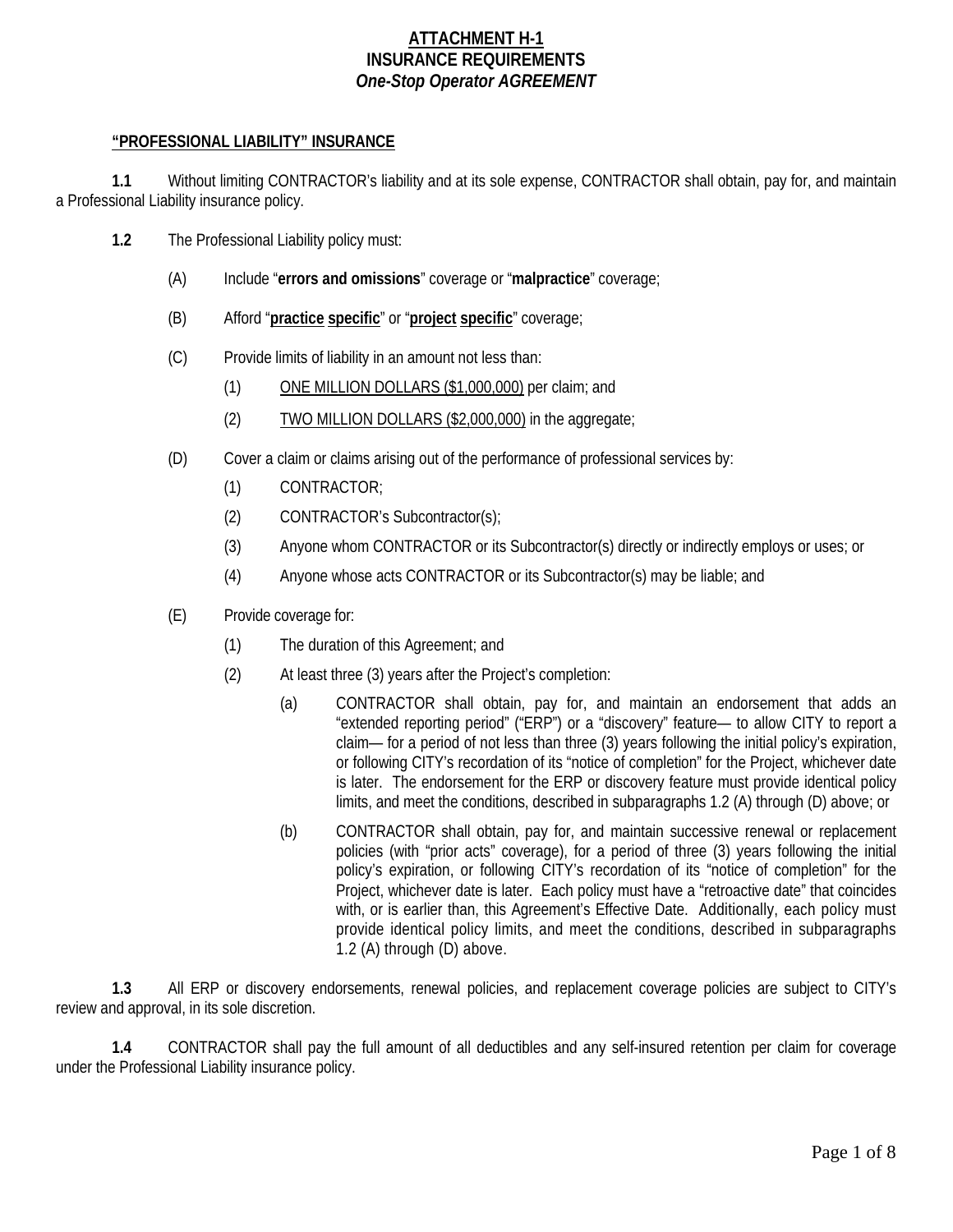## **ATTACHMENT H-2 INSURANCE REQUIREMENTS** *One-Stop Operator AGREEMENT*

#### **"WORKERS' COMPENSATION" INSURANCE**

**1.1** At its own expense, CONTRACTOR shall obtain, pay for, and maintain— and shall require each of its Subcontractors to obtain and maintain— for the duration of this Agreement:

- (A) Complete Workers' Compensation insurance, meeting or exceeding the coverages and amounts that California law requires; and
- (B) Employer's Liability insurance in an amount not less than:
	- (1) ONE MILLION DOLLARS (\$1,000,000) per accident for bodily injury or disease;
	- (2) ONE MILLION DOLLARS (\$1,000,000) per employee for bodily injury or disease; and
	- (3) ONE MILLION DOLLARS (\$1,000,000) policy limit.

**1.2** CONTRACTOR shall provide CITY with a "*certificate of insurance*" and a subrogation endorsement, "*Waiver of*  **Our Right to Recover From Others**"— on forms satisfactory to the City Attorney or City's Risk Manager, and signed by the insurance carrier or its authorized representative— which fully meet the requirements of, and contain provisions entirely consistent with, this Agreement's workers' compensation insurance requirements.

**1.3** CITY shall not be liable to CONTRACTOR's personnel, or anyone CONTRACTOR directly or indirectly employs or uses, for a claim at law or in equity arising out of CONTRACTOR's failure to comply with this Agreement's workers' compensation insurance requirements.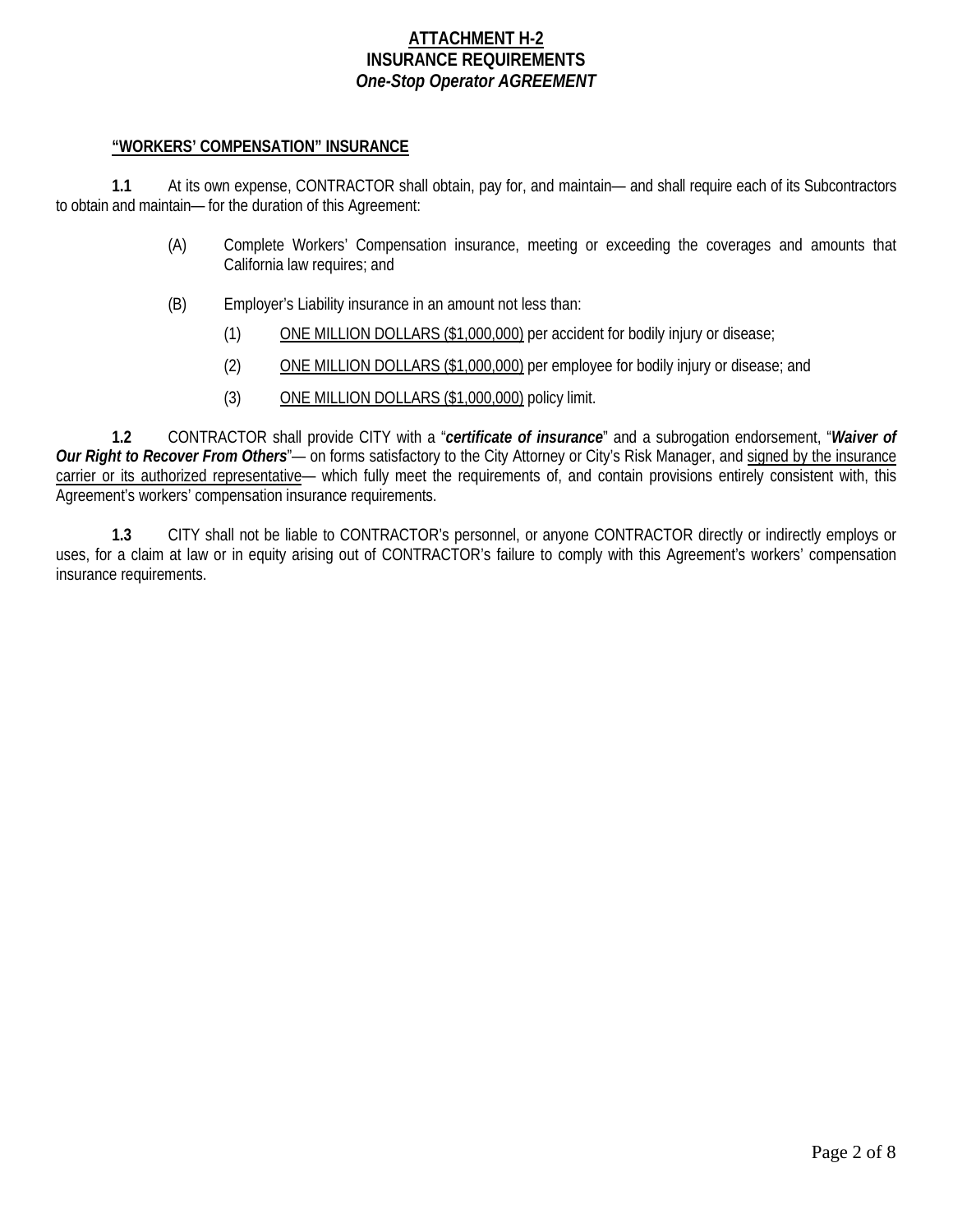## **ATTACHMENT H-3 INSURANCE REQUIREMENTS** *One-Stop Operator AGREEMENT*

#### **"COMMERCIAL GENERAL LIABILITY" OR "BUSINESSOWNERS LIABILITY" INSURANCE**

**1.1** At its own expense, CONTRACTOR shall obtain, pay for, and maintain— and shall require each of its Subcontractors to obtain and maintain— a "Commercial General Liability" or a "Businessowners Liability" insurance policy on an *occurrence* basis to fully protect CONTRACTOR and CITY from claims and suits for bodily injury, personal and advertising injury, property damage, and medical payments. The policy must add the City of Glendale and its officers, agents, employees, and representatives (collectively, "CITY AND ITS REPRESENTATIVES") as *additional insureds*.

**1.2** Coverage afforded to CITY AND ITS REPRESENTATIVES must be at least as broad as that afforded to CONTRACTOR. If CONTRACTOR has higher limits than the limits specified in these insurance requirements, or has additional broader coverage, or has both, the insurer shall make available the higher limits and broader coverage to CITY AND ITS REPRESENTATIVES. The insurance must be written for the limits of liability specified below:

- (A) ONE MILLION DOLLARS (\$1,000,000) per occurrence, or the full per occurrence limits of the policy― whichever limit is greater— for bodily injury (including accidental death) to any one person;
- (B) ONE MILLION DOLLARS (\$1,000,000) per occurrence, or the full per occurrence limits of the policywhichever limit is greater— for personal and advertising injury to any one person;
- (C) ONE MILLION DOLLARS (\$1,000,000) per occurrence, or the full per occurrence limits of the policy― whichever limit is greater— for property damage; and
- (D) TWO MILLION DOLLARS (\$2,000,000) general aggregate limit, or the full aggregate limits of the policy― whichever limit is greater.
- **1.3** The liability insurance must include all major divisions of coverage and must cover:
	- (A) Premises Operations (including Explosion, Collapse, and Underground ["X,C,U"] coverages as applicable);
	- (B) Independent Contractors' Protective Liability;
	- (C) Products and Completed Operations (maintain same limits as above until five (5) years after: recordation of the Notice of Completion or final close-out of the Agreement);
	- (D) Personal and Advertising Injury (with Employer's Liability Exclusion deleted);
	- (E) Contractual Liability; and
	- (F) Broad Form Property Damage.

**1.4** CONTRACTOR shall provide CITY with a "*certificate of insurance*" and an "*additional insured endorsement*" on forms satisfactory to the City Attorney or City's Risk Manager, and signed by the insurance carrier or its authorized representative which fully meet the requirements of, and contain provisions entirely consistent with, all of the Insurance Requirements.

**1.5** The "certificate of insurance" and an "additional insured endorsement" must state:

"The City of Glendale, and its officers, agents, employees, and representatives are included as additional insureds under the policy(s). This insurance is primary to all other insurance of the City. The City's insurance, or self-insurance, or both, will apply in excess of— and will not contribute with— this insurance. This insurance applies separately to each insured or additional insured who is seeking coverage, or against whom a claim is made or a suit is brought. The issuing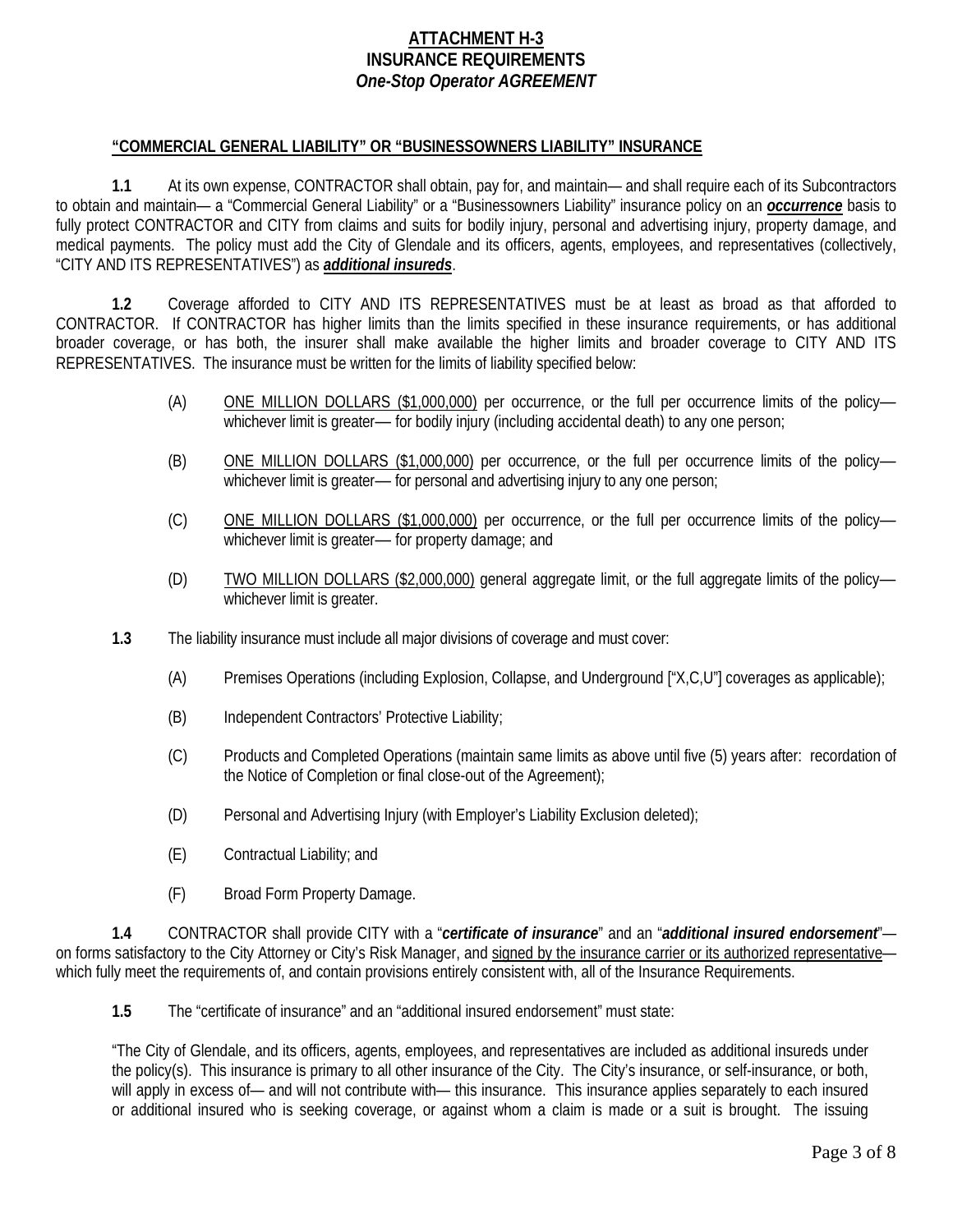company shall mail thirty (30) days advance notice to the City for any policy cancellation, termination, non-renewal, or reduction in coverage."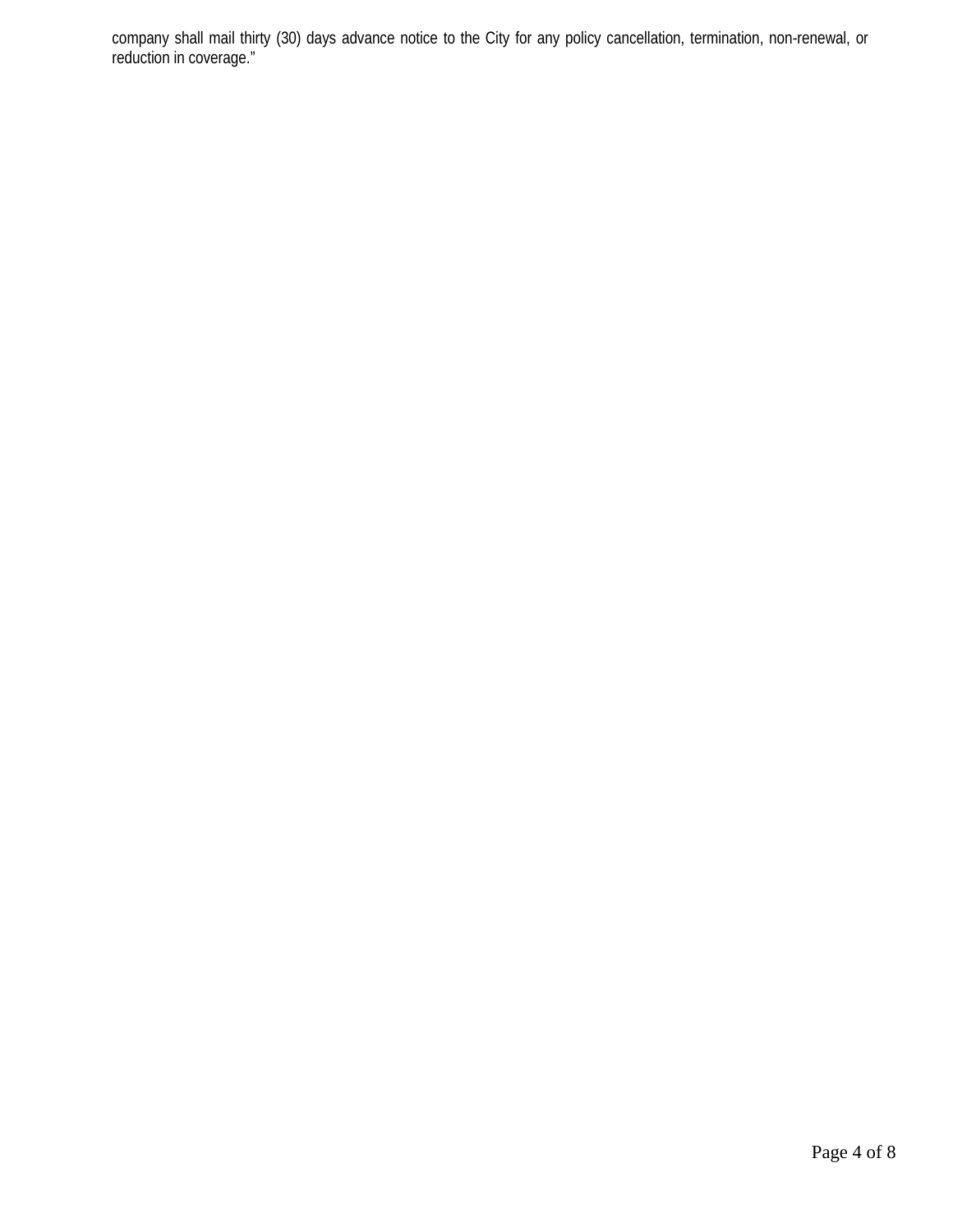## **ATTACHMENT H-4 INSURANCE REQUIREMENTS** *One-Stop Operator AGREEMENT*

### **"BUSINESS AUTOMOBILE" LIABILITY INSURANCE**

**1.1** At its own expense, CONTRACTOR shall obtain, pay for, and maintain— and shall require each of its Subcontractors to obtain and maintain— a "Business Automobile" insurance policy on an *occurrence* basis to fully protect CONTRACTOR and CITY from claims and suits for bodily injury, property damage, and medical payments. The policy must add the City of Glendale and its officers, agents, employees, and representatives as *additional insureds*.

**1.2** The insurance must not be written for less than the limits of liability specified below or required by law, whichever coverage amount is greater:

- (A) ONE MILLION DOLLARS (\$1,000,000) per occurrence for bodily injury (including accidental death) to any one person; and
- (B) ONE MILLION DOLLARS (\$1,000,000) per occurrence for property damage; or
- (C) ONE MILLION DOLLARS (\$1,000,000) combined single limit ("CSL").

**1.3** The liability insurance must include all major divisions of coverage and must cover all vehicles, whether rented, leased, hired, scheduled, owned or non-owned.

**1.4** CONTRACTOR shall provide CITY with a "*certificate of insurance*" and an "*additional insured endorsement*" on forms satisfactory to the City Attorney or City's Risk Manager, and signed by the insurance carrier or its authorized representative which fully meet the requirements of, and contain provisions entirely consistent with, all of the Insurance Requirements.

**1.5** The "certificate of insurance" and an "additional insured endorsement" must state:

"The City of Glendale, and its officers, agents, employees, and representatives are included as additional insureds under the policy(s). This insurance is primary to all other insurance of the City. The City's insurance, or self-insurance, or both, will apply in excess of— and will not contribute with— this insurance. This insurance applies separately to each insured or additional insured who is seeking coverage, or against whom a claim is made or a suit is brought. The issuing company shall mail thirty (30) days advance notice to the City for any policy cancellation, termination, non-renewal, or reduction in coverage."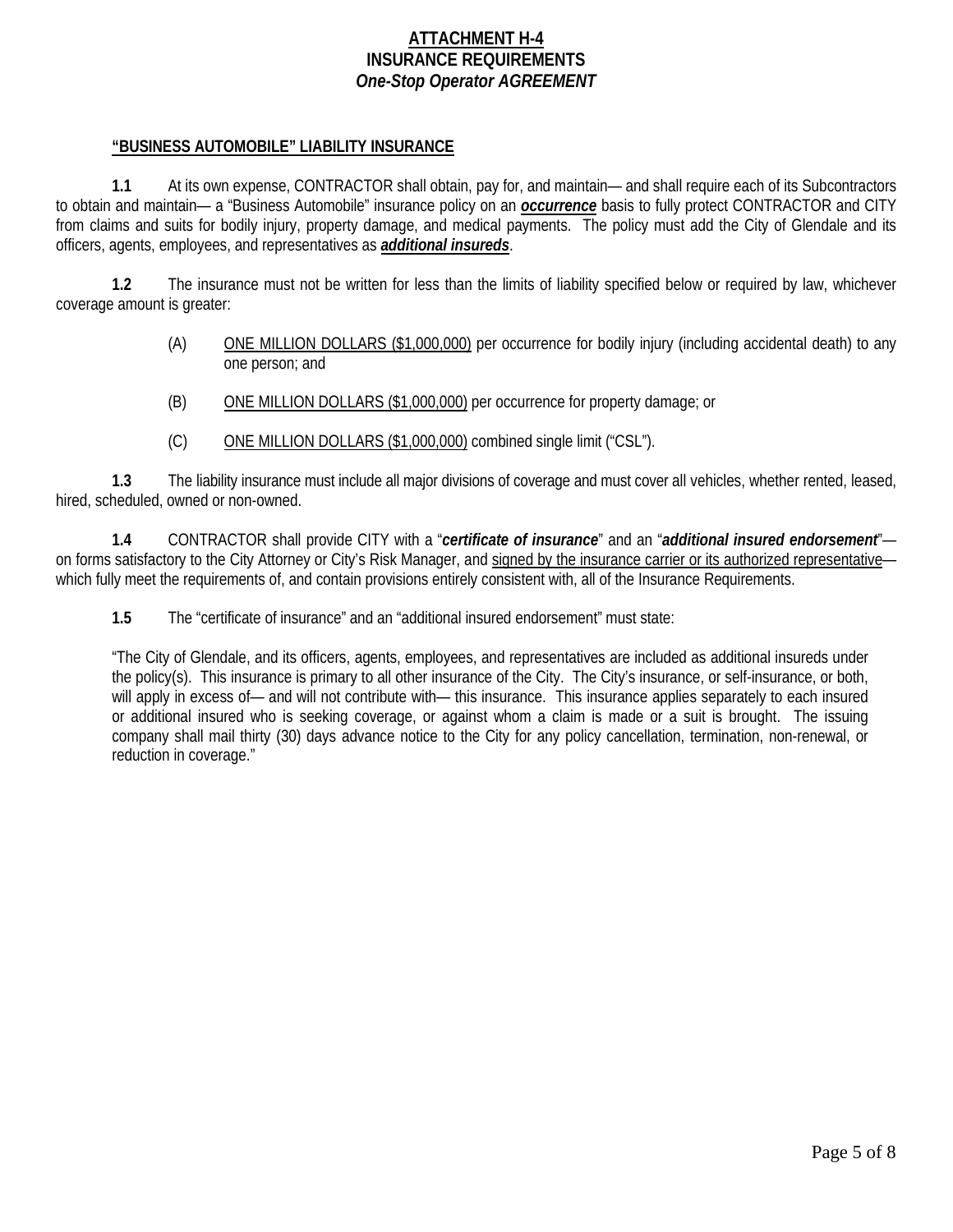# **ATTACHMENT H-5 INSURANCE REQUIREMENTS** *One-Stop Operator AGREEMENT*

### **GENERAL REQUIREMENTS**

**1.1** At all times, the insurance company issuing the policy must meet all three of these requirements:

- (A) It must be "admitted" insurer by the State of California Department of Insurance or must be listed on the California Department of Insurance's "List of Approved Surplus Line Insurers" ("LASLI");
- (B) It must be domiciled within, and organized under the laws of, a State of the United States; and
- (C) It must carry a minimum A.M. Best Company Financial Strength Rating of "A:VII," or better.

**1.2** If the Agreement requires any of the foregoing insurance coverages to remain in force after the Final Payment, and if they are reasonably available, CONTRACTOR shall submit to CITY— with the final Application for Payment— all certificates and additional insured endorsements evidencing the coverages' continuation.

**1.3** A deductible or self-insured retention is subject to CITY's review and approval, in its sole discretion. The insurance company or its authorized representative must state either on the insurance certificate or in a separate correspondence:

- (A) The amount of the deductible, or self-insured retention, or both;
- (B) Whether a limit of insurance has been lowered by any pending or paid claim; and
- (C) The current limit amount, as lowered by the pending or paid claim.
- **1.4** Despite any conflicting or contrary provision in CONTRACTOR's insurance policy:
	- (A) If CONTRACTOR's insurance company adds CITY, and its officers, agents, employees, and representatives (collectively, "its representatives") as additional insureds, then for all acts, errors, or omissions of CITY, or its representatives, or both, that insurer shall:
		- (1) Pay those sums that CITY, or its representatives, or both, become legally obligated to pay as damages; and
		- (2) Defend— and pay the costs of defending— CITY, or its representatives, or both;
	- (B) CONTRACTOR's insurance is primary;
	- (C) Other insurance (whether primary, excess, contingent or self-insurance, or any other basis) available to CITY, or its representatives, or both, is excess over CONTRACTOR's insurance;
	- (D) CITY's insurance, or self-insurance, or both, will not contribute with CONTRACTOR's insurance policy;
	- (E) CONTRACTOR and CONTRACTOR's insurance company waive— and shall not exercise— any right of recovery or subrogation that CONTRACTOR or the insurer may have against CITY, or its representatives, or both;
	- (F) CONTRACTOR's insurance policy applies separately to each insured or additional insured who is seeking coverage, or against whom a claim is made or suit is brought, except that the naming of multiple insureds will not increase an insurance company's limits of liability;
	- (G) CONTRACTOR's insurance policy applies to a claim or suit brought by an additional insured against a Named Insured or other insured, arising out of bodily injury, personal injury, advertising injury, or property damage; and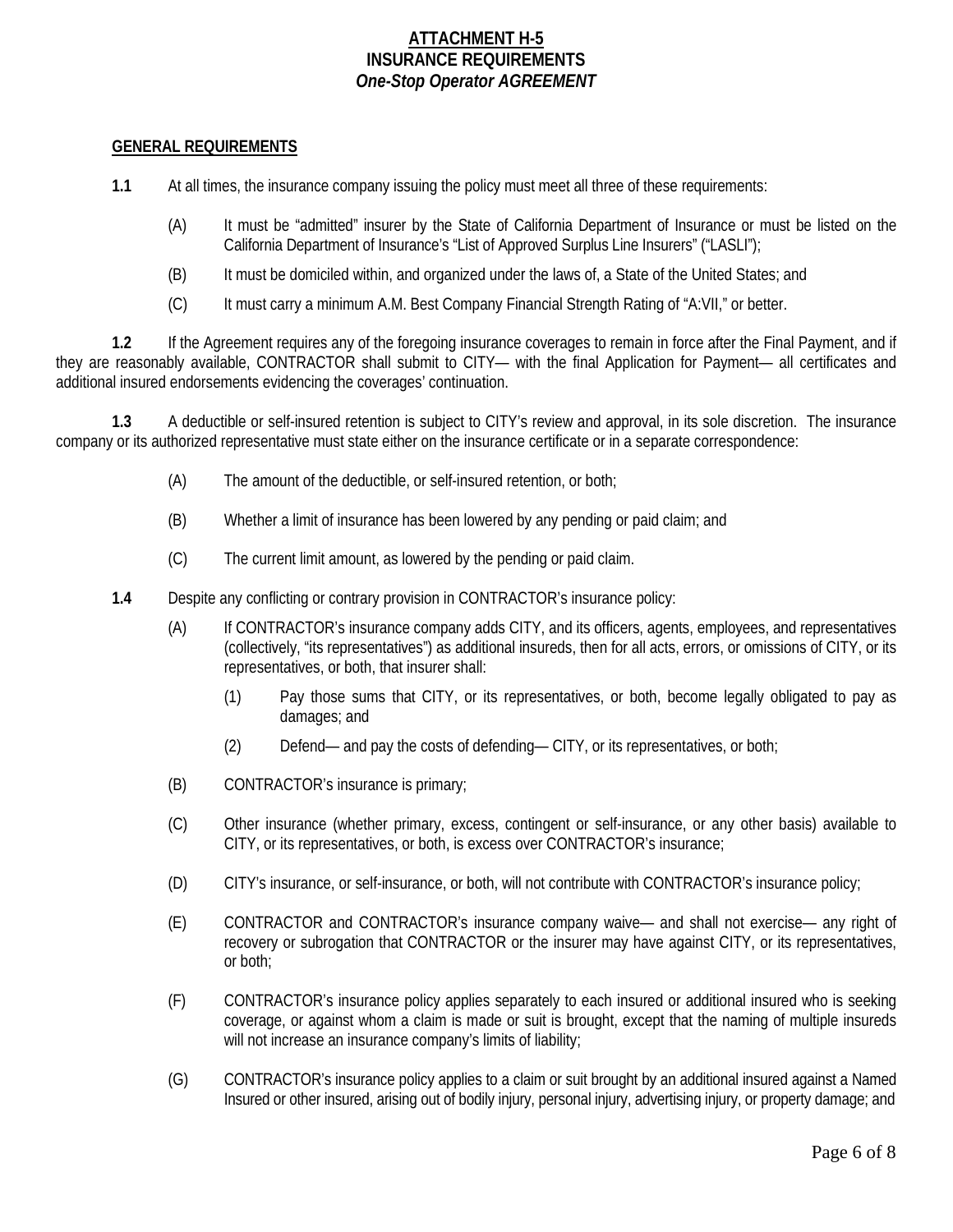- (H) CITY is not liable for a premium payment or another expense under CONTRACTOR's policy.
- **1.5** At any time during the duration of this Agreement, CITY may do any one or more of the following:
	- (A) Review this Agreement's insurance coverage requirements; or
	- (B) Require that CONTRACTOR:
		- (1) Obtain, pay for, and maintain more or less insurance depending on CITY's assessment of any one or more of the following factors:
			- (a) CITY's risk of liability or exposure arising out of, or in any way connected with, the services of CONTRACTOR under this Agreement;
			- (b) The nature or number of accidents, claims, or lawsuits arising out of, or in any way connected with, the services of CONTRACTOR under this Agreement; or
			- (c) The availability, or affordability, or both, of increased liability insurance coverage;
		- (2) Reduce or eliminate a deductible or self-insured retention as it applies to CITY; or
		- (3) Obtain, pay for, and maintain a bond (as a replacement for an insurance coverage) from a California corporate surety, guaranteeing payment to CITY for liability, or costs, or both, that CITY incurs during CITY's investigation, administration, or defense of a claim or a suit arising out of this Agreement.

**1.6** CONTRACTOR shall maintain the insurance policy without interruption, from the Project's commencement date to the Final Payment date, or until a date that CITY specifies for any coverage that CONTRACTOR must maintain after the Final Payment.

**1.7** CONTRACTOR's insurance company or self-insurance administrator shall mail CITY written notice at least thirty (30) days in advance of the policy's or the self-insurance program's cancellation, termination, non-renewal, or reduction in coverage.

**1.8** CONTRACTOR shall not allow any insurance to expire, cancel, terminate, lapse, or non-renew. Twenty-one (21) days before its insurance policy's expiration, cancellation, termination, or non-renewal, CONTRACTOR shall deliver to CITY evidence of the required coverage as proof that CONTRACTOR's insurance policy has been renewed or replaced with another insurance policy which, during the duration of this Agreement, meets all of this Agreement's insurance requirements.

**1.9** At any time, upon CITY's request, CONTRACTOR shall furnish satisfactory proof of each type of insurance coverage required— including a certified copy of the insurance policy or policies; certificates, endorsements, renewals, or replacements; and documents comprising CONTRACTOR's self-insurance program— all in a form and content acceptable to the City Attorney or City's Risk Manager.

**1.10** If CONTRACTOR hires, employs, or uses a Subcontractor to perform work, services, operations, or activities on CONTRACTOR's behalf, CONTRACTOR shall ensure that the Subcontractor:

- (A) Meets, and fully complies with, this Agreement's insurance requirements;
- (B) Delivers to CITY— for its review, or approval, or both— all insurance policies, certificates, and endorsements that this Agreement requires; and
- (C) Furnishes CITY, at any time upon its request, with a complete copy of the Subcontractor's insurance policy or policies for CITY's review, or approval, or both.

**1.11** CONTRACTOR's failure to comply with an insurance provision in this Agreement constitutes a breach upon which CITY may immediately terminate or suspend CONTRACTOR's performance of this Agreement, or invoke another remedy that this Agreement or the law allows. At its discretion, CITY may obtain or renew the insurance, and CITY may pay all or part of the premiums. Upon demand, CONTRACTOR shall repay CITY for all sums or monies that CITY paid to obtain, renew, or reinstate the insurance, or CITY may offset the cost of the premium against any sums or monies that CITY may owe CONTRACTOR.